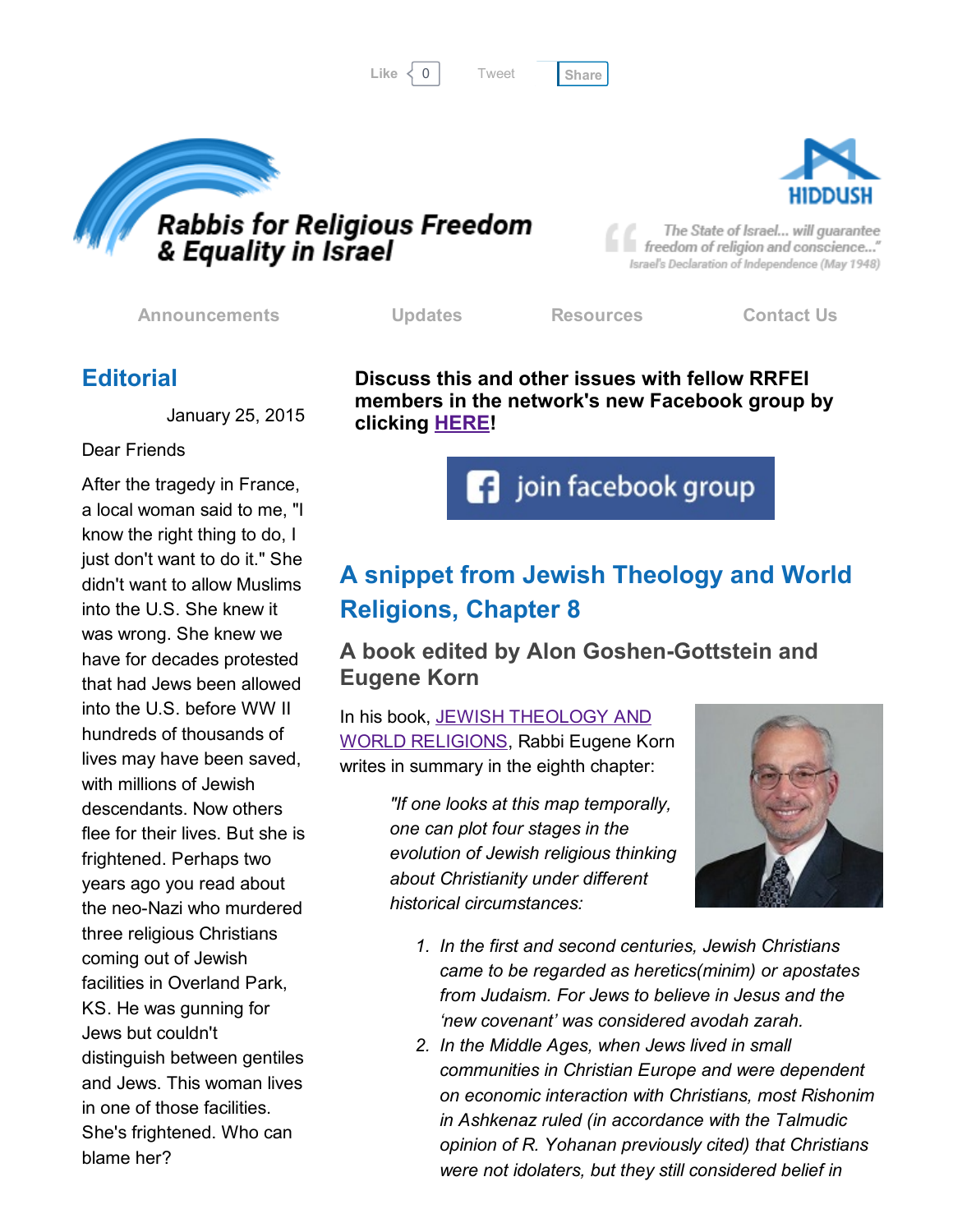Perhaps Nahman of Bratslav had it right, "The entire world is a narrow bridge, and the *ikar* is not to be afraid."

Do we judge others as *tselem elokim,* or is *"V'ahavta l'reyecha komocha"* really only about our relations with Jews? These questions confront us daily. With the publication of Torah HaMelech we shuddered at a halakhic justification for murder of "the other." With the publication of Derech HaMelech by Ariel Finkelstein, we are presented with a halakhic refutation.

We witness the human confrontation with the fear of the "other," whether the other is perceived as a Jew or a gentile.

On the right side column, Orthodox posek Rabbi Yaakov Ariel speaks of basic human decency, a proto-Toraitic understanding, that murder is wrong. Anything forbidden to gentiles in the Noahide commandments is forbidden also to Jews.

I write this knowing that our mutual daily concern in RRFEI is the soul of the Jewish people. Here are two links to important articles by Tamar Rotem [\[link\],](http://www.haaretz.com/jewish/features/.premium-1.698777) writing about changes in the Haredi world; and

*Christian doctrine to be illegitimate avodah zarah.*

- *3. In the late Middle Ages and early modernity, the majority of Aharonim did not consider Christianity to be avodah zarah for nonJews.*
- *4. From the seventeenth century to the twentieth, when Christian toleration of Jews grew,Christianity as a positive historical and theological phenomenon for non-Jews that helped spread fundamental beliefs of Judaism (for example, God, revelation, and the Noahide commandments) and thus advanced the Jewish religious purpose.*

*... Jews who have been touched by modernity and who value openness to Western culture, dignified relations with Christians, and appreciation of Christianity's moral and spiritual values can also find ample halakhic justification for their aspirations."*

## Basic human decency: a proto-Toraitic understanding

### by Rabbi Yaakov Ariel, Orthodox Posek

האם הפוסק באמת יכול לגשת להלכה כשיש לו הנחות יסוד תורניות מוקדמות? מסתבר שלא רק שהוא יכול, אלא הוא אף חייב, במיוחד כאשר הוא דן בדיני נפשות. בהקשר זה ראוי לראות את דבריו של פוסק מובהק כמו הרב יעקב אריאל, על מספר רבנים ש"הקלו" בהריגת גוי לפני כחמש עשרה

#### שנה:

השאלה הבסיסית היא: מהי נקודת המוצא לכל דיון בדיני נפשות? האם נקודת המוצא היא החרדה

מפני העבירה החמורה של שפיכות דמים של כל אדם ואדם, וההיתר ליטול נשמתו של אדם הוא חידוש ואין לך בו אלא חידושו, או שנקודת המוצא הפוכה, אדם שאינו מישראל הוא חלילה כדגי הים והאיסור לשפוך את דמם של חלק מבני האדם הוא החידוש? לא מצינו חלילה היתר כל שהוא לאיסור חמור זה של שפיכות דמים, שלא כפי שת"ח שלא שימשו כל צרכם התבטאו בתקשורת שלפי ההלכה מותר, כביכול, להרוג גוי. אין ספק שאת שורש העיוות הנורא הזה יש לחפש במידותיו של האדם, ביראת שמים הבסיסית שלו, בדרך ארץ שקדמה לתורה. המחריד הוא שצורבים שלא פסקו מעולם בדיני עגונות והפלות, "פסקו" בהבל פיהם בדיני נפשות, כשחסר להם הרקע הבסיסי לעצם הדיון בנושא כה רגיש, ששפיכות דמים היא העבירה החמורה ביותר בתורה. ולא עוד אלא שהוציאו דיבתם הרעה לתקשורת לתת חרב בידה נגד תורת

ישראל, לומדיה ומקיימיה.

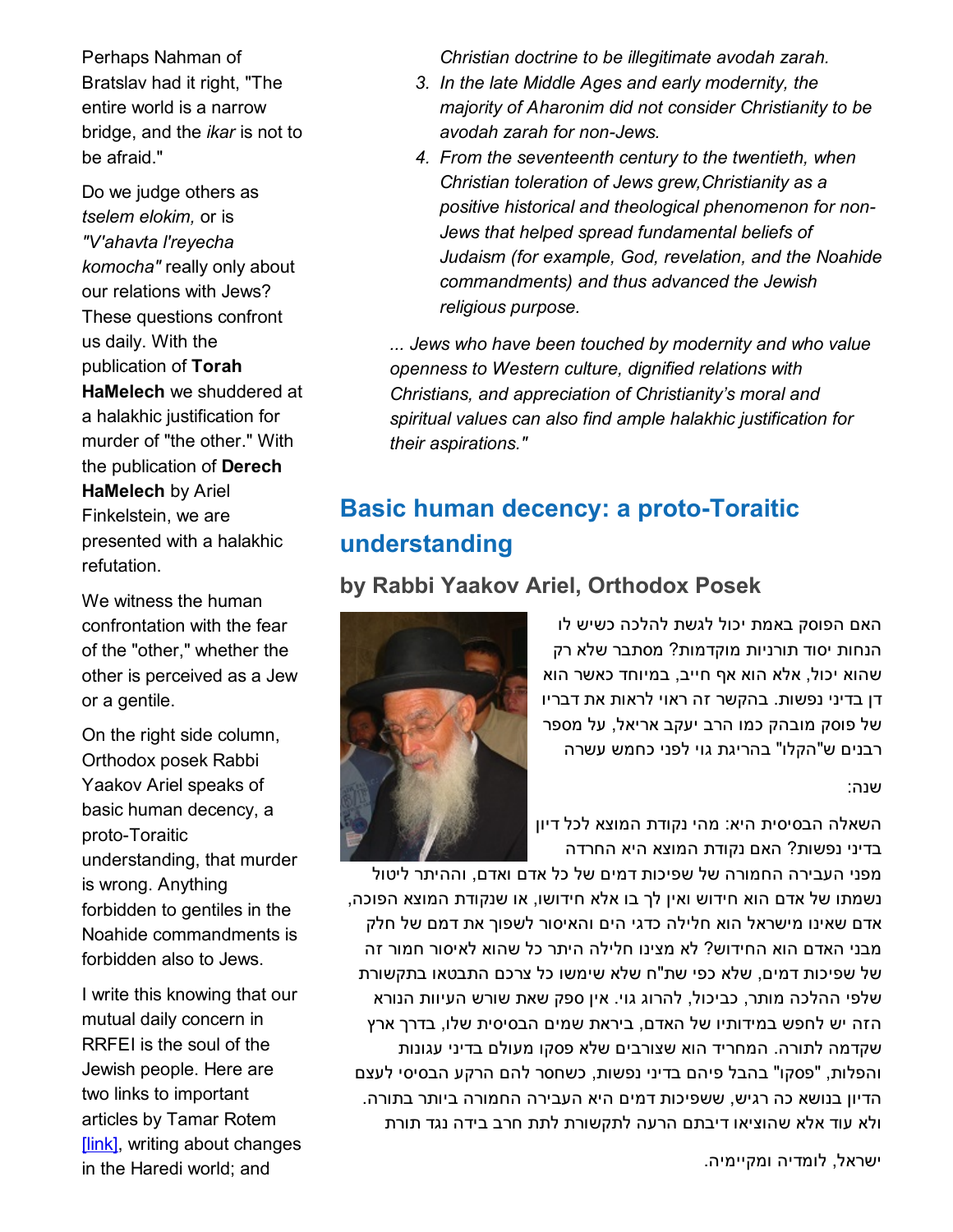Anshel Pfeffer [\[link\],](http://www.haaretz.com/opinion/.premium-1.698851) predicting that a family leaving the Haredi world is just the tip of what's coming. You will see that some in Israel are naturally, on their own, arriving at some of our shared conclusions: that the Chief Rabbinate of Israel has no business controlling people's lives, that Jews should be allowed to freely choose our religious practices.

Even so, the struggle for the Jewish soul continues. Who gets to define legitimate Judaism? Which Jews does the Chief Rabbinate represent? How do we build a Jewish state for all of the world's Jews?

Please take a look at the articles, and let us know in the Facebook group for RRFEI [\[link\]](https://www.facebook.com/groups/132239560451232/) what you think.

Kol tuv,

Mark

[facebook](https://www.facebook.com/groups/132239560451232/) [email](mailto:organizers@rrfei.org)

Resources

- Chief Rabbi Lau attacks Bennett over [pluralism](http://rrfei.org/resources/chief-rabbi-lau-slams-minister-bennett-winter-2015/)
- J-REC / AJC [Mission](http://rrfei.org/resources/ajc-j-rec-mission-to-israel-winter-2015/) to Israel
- Giyur [K'halacha](http://rrfei.org/resources/giyur-khalacha-summer-2015/)
- Acts of [violence](http://rrfei.org/resources/acts-of-violence-summer-2015/)
- Kashrut [regulations](http://rrfei.org/resources/kashrut-regulations-for-hotels-spring-2015/) for hotels and event halls

## Contact us

email: [organizers@rrfei.org](mailto:organizers@rrfei.org) Phone (US): 646-334-5636 Phone (Isr): 054-779-1179

## Not yet a member?

Please [register](http://rrfei.org/about/registration/) here »

Rabbis for Religious Freedom and Equality in Israel represents a broad spectrum of Jewish belief and practice, and champions the values of religious freedom and equality fundamental to World Jewry, in partnership with Hiddush for the realization of these principles in Israel and the Diaspora.

Rabbis for Religious Freedom and Equality in Israel Website: [WWW.RRFEI.ORG](http://rrfei.org/) | Email: [organizers@rrfei.org](mailto:organizers@rrfei.org) | Tel. [US] 646-334-5636; [Israel] 054-779-1179